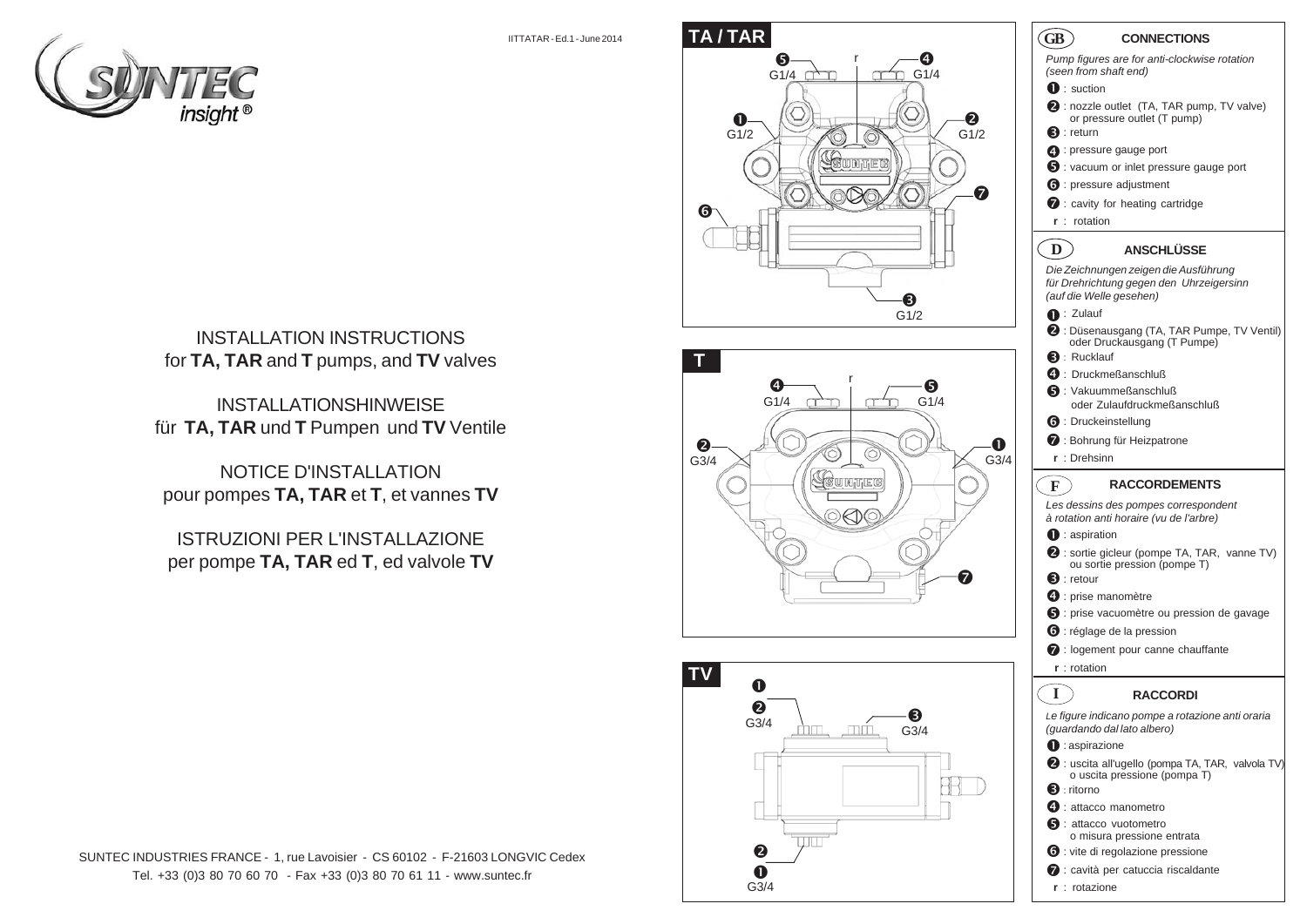# **INSTALLATION**

Check that direction of rotation for pump and motor are the same : pumps are delivered either in "A" configuration (clockwise rotation, seen from shaft end) or in "C" configuration (anti-clockwise rotation, seen from shaft end). The direction of rotation of T pumps can be modified simply by changing the location of the bypass plug from the pressure outlet to the intake of the pump. This plug can be removed through the pressure outlet, with a 4 mm Allen key.

Changing the direction of pump rotation involves changing of all pump connections.

All TA and TAR models are supplied for 2-pipe operation. For 1-pipe operation (only for light oil applications) the by-pass plug fitted in the vacuum gauge port must be removed with a 3/16" Allen key and the return port sealed by steel plug and washer.

T, TA and TAR Pumps may be mounted in any position but the shaft should not be submitted to any axial or radial force.

# **INSTALLATION**

Prüfen, ob Drehrichtung von Motor und Pumpe übereinstimmen : Pumpen werden entweder in Drehrichtung "A" (rechtslaufend, auf die Welle gesehen) oder in drehrichtung "C" (linkslaufend, auf die Welle gesehen) ausgeliefert. Die Drehrichtung der T-Pumpe kann einfach geändert werden, indem der Stopfen, der in der Druckausgangsöffnung sitzt, mit einem 4 mm Inbus-Schlüssel verändert wird. Ein Wechsel der Drehrichtung der Pumpe beeinhaltet einen Wechsel aller Pumpenanschlüsse.

Alle TA und TAR-Pumpen, sind auf Zweistrangbetrieb eingestellt (Bypass-Stopfen im Vakuummeßanschluß eingeshraubt)

Für die Umstellung auf Einstrangbetrieb (nur für Leichtölbetrieb) muß dieser Stopfen mit einem 3/16" Inbus-Schlüssel ausgeschraubt und die Rücklauföffnung mit Dichtung und Metallstopfen verschlossen werden. Pumpen mit der Codierung "M" sind für Einstrangbetrieb eingestellt (Rück-

laufstopfen eingeschraubt, Rücklauföffnung verschlossen). T, TA und TAR-Pumpen können in jeder Lage montiert werden, jedoch nicht mit dem Wellenende nach oben. Die Welle darf keinen axialen oder radialen Kräften ausgesetzt werden.

# **INSTALLATION**

Vérifier que les sens de rotation du moteur et de la pompe coïncident : les pompes sont livrées selon la configuration "A" (rotation de l'arbre dans le sens horaire, vu de l'arbre) ou selon la configuration "C" (anti-horaire). Le sens de rotation des pompes T peut être inversé en transférant le bouchon de dérivation situé dans la sortie pression vers l'arrivée. Ce bouchon est accessible à l'aide d'une clé Allen de 4 mm. Ce changement entraîne l'inversion de toutes les connexions de la pompe.

Les pompes TA et TAR sont toutes livrées pour une utilisation bitube. Pour utiliser ces pompes en monotube (uniquement pour les applications au fioul domestique) le bouchon de dérivation situé dans la prise vacuomètre devra être retiré avec une clé Allen de 3/16" et l'orifice de retour devra être obturé par un bouchon métallique et une rondelle d'étanchéité.

Les pompes T, TA et TAR peuvent être montées dans n'importe quelle position sauf arbre pointé vers le haut. L' arbre ne doit être soumis a aucune force axiale ni radiale.

# **INSTALLAZIONE**

Verificare che il senso di rotazione della pompa e del motore siano identici: le pompe possono essere fornite sia in configurazione tipo "A" (rotazione oraria, guardando dal lato albero) che in configurazione tipo "C" (rotazione antioraria, guardando dal lato albero).

Il senzo di rotazione delle pompe T può essere modificato cambiando semplicemente la posizione del grano di bypass posizionato nel ritorno della pompa. Questo tappo è smontabile con una chiave Allen da 4 mm.

La modifica del senso di rotazione della pompa comporta la variazione di tutti i collegamenti della pompa.

Tutte le pompe TA e TAR sono consegnate per installazione bitubo (grano di by-pass inserito sull' attacco vuotometro). Per impianti monotubo (solo per applicazioni con gasolio) togliere il grano di by-pass con una chiave Allen de 3/16" e chiudere l'attacco di ritorno mediante un tappo d'acciaio ed una rondella.

Le pompeT, TA e TAR possono essere montate indifferentemente in qualsiasi posizione ma l'albero non deve essere sottoposto a nessuna The inlet and return pressures of the pump must be within the following limits :

x minimum inlet pressure : -0,45 bars for light oil applications x maximum return pressure : 5 bars

T, TA and TAR pumps are not fitted with a built-in strainer : therefore it is recommended to use a separate filter upstream of the pump.

Pumps are intended to be used with cylindrical fittings and sealing washers, other sealants are not recommended.

# **START UP**

Pump and inlet pipe must be completely primed with oil. Starting pump or operating without oil will leave to pump seizure.

Bleeding in two pipe operation is automatic,it can be accelerated by loosening the plug of the pressure gauge port. In one pipe operation, the

Die Drücke für Zulauf und Rücklauf der Pumpe müssen innerhalb folgender Grenzen sein:<br>• minimaler Zulaufdruck:

-0,45 bar für Anwendungen mit Leichtöl x maximaler Druck im Rücklauf: 5 bar

T, TA und TAR Pumpen haben keinen eingebauten Filter: darum wird der Einsatz eines separaten Filters in der Saugleitung empfohlen.

Die Pumpe sollte mit zylindrischen Anschlüssen und entsprechenden Unterlegscheiben versehen werden. Andere Dichtungsmittel werden nicht empfohlen.

### **INBETRIEBNAHME**

Pumpe und Zulaufleitung müssen mit Öl gefüllt sein, bevor der Motor starten

Ölmangel während des Starts der Pumpe oder während normalen Betriebs führt zum Festfressen der Pumpe.

Die Entlüftung erfolgt automatisch in 2-Strang Ausführung, sie kann

Les pressions limites des pompes sont les suivantes : x pression minimale d'aspiration : - 0,45 bars

pour une application au fioul domestique. \* pression maximale au retour : 5 bars.

Les pompes T, TA et TAR ne possèdent pas de filtre, il est recommandé de monter un filtre séparé en amont de la pompe.

Les taraudages sont prévus pour recevoir raccords cylindriques et rondelles d'étanchéité; les produits d'étanchéité sont à proscrire.

#### **MISE EN ROUTE**

sollecitazione di forze assiali o radiali. Le pressioni limiti delle pompe sono:

\* pressione ritorno maximale : 5 bar.

un filtro a monte della pompa.

altri sigillanti sono sconsigliati. **MESSA IN MARCIA**

il combustibile.

La pompe et la tuyauterie d'alimentation doivent être complètement amorcées avec du fioul.L'absence de fioul au démarrage ou lors du fonctionnement de la pompe entraîne à court terme le grippage de la pompe.

Pour une installation bitube, la purge se fait automatiquement, mais elle peutêtre accélérée par l'ouverture d'une prise de pression. Pour une installation monotube, la purge se fait uniquement par l'ouverture d'une prise de pression.

x pressione entrata minimale : - 0,45 bar, per installazioni a gasolio.

Le pompe T, TA e TAR non sono dotate di filtro. Si raccomanda l'installazione

Le pompe sono previste per ricevere raccordi cilindrici e rondelle di tenuta;

Sia la pompa che la tubazione di alimentazione devono essere innescate con

La mancanza di combustibile nella pompa al momento del suo avvio può determinare il grippaggio della pompa stessa in un tempo molto breve. Le pompe usate su impianti bitubo scaricano l'aria automaticamente; per la prima partenza lo spurgo può essere accelerato spurgando l'aria da una

plug of a pressure gauge port must be loosened until the air is evacuated from the system.

# **PRESSURE REGULATION**

T pumps have no pressure regulating system, SUNTEC recommend the use of a TV valve to regulate the pressure. For TA, TAR pumps and TV valves, the pressure is increased by turning the regulator screw clockwise and vice versa. TA and T pumps are suitable for viscosities higher than 3 cSt in standard version. If the viscosity is comprised between 2 and 3 cSt, the maximum recommended pressure will be : • 20 bars for TA2/3/4 and T2/3/4 pumps,

• 17 bars for TA5 and T5 pumps.

For viscosities lower than 2 cSt, SUNTEC recommends the use of TAR pumps**,** improved to suit these applications (consult SUNTEC).

durch Lösen des Stopfens am Druckmeßanschluß beschleunigt werden. Bei Einstranganlagen muss der Stopfen für den Druckmeßanschluß geöffnet werden, bis die Luft aus dem System entwichen ist.

# **DRUCKEINSTELLUNG**

T Pumpen haben keinen Druckregler. Suntec empfiehlt die Verwendung eines TV Ventils, um den Druck zu regeln. Bei TA, TAR Pumpen und TV Ventilen wird der Druck durch Drehen der Schraube im Uhrzeigersinn erhöht und umgekehrt. In der Standard Version sind TA und T Pumpen für eine Viskosität höher als 3 cSt geeignet. Wenn die Viskosität zwischen 2 und 3 cSt liegt, wird der maximale Betriebsdruck folgende Werte betragen: • 20 bar für die TA2/3/4 und T2/3/4 Pumpen

• 17 bar für die TA5 und T5

Für eine Viskosität niedriger als 2 cSt empfiehlt SUNTEC den Einsatz von TAR Pumpen, die für diese Anwendungsart noch mehr bestimmt sind.

# **REGLAGE DE LA PRESSION**

Les pompes T ne sont pas équipées d'une vanne de régulation, nous vous recommandons l'utilisation de la vanne TV. Pour les pompes TA, TAR et les vannes TV : tourner la vis de réglage dans le sens des aiguilles d'une montre pour augmenter la pression, et dans le sens inverse pour la diminuer. Les pompes TA et T fonctionnent, en version standard, à une viscosité supérieure à 3 cSt. Pour une viscosité comprise entre 2 et 3 cSt, la pression maximale de fonctionnement de ces pompes sera de :

• 20 bars pour les pompes TA2/3/4 et T2/3/4,

• 17 bars pour les pompes TA5 et T5.

Pour les viscosités inférieures à 2cSt, SUNTEC recommande l'utilisation des pompes TAR.

### **ENTRETIEN SYSTEMATIQUE**

**1. Vérification du robinet d'arrêt et du filtre extérieur.**

presa di pressione. Nelle pompe su impianti monotubo lo scarico dell'aria dovrà essere effettuato allentando una presa di pressione.

### **REGOLAZIONE DELLA PRESSIONE**

Le pompe T sono prive della valvola di regolazione. Si raccomanda l'uso della valvola TV.

Per le pompe TA, TAR e le valvole TV: girare la vite di regolazione in senso orario per aumentare la pressione, in senso opposto per diminuirla. Le pompe TA e T funzionano, in versione standard, con una viscosità superiore a 3 cSt. Per una viscosità compresa tra 2 e 3 cSt, la pressione massima di funzionamento delle pompe sarà :

• 20 bar per le pompe TA2/3/4 e T2/3/4,

• 17 bar per le pompe TA5 e T5.

Per viscosità inferiori a 2 cSt, SUNTEC consiglia di utilizzare le pompe TAR, ancora più adatte a questo tipo di applicazione.

# **SYSTEMATIC MAINTENANCE**

**1. Check stop valve and line filter.**

**2. Check tightness of all couplings and unused plugs. 3. Check shaft coupling.**

**4. Check pump pressure.**

Fit a pressure gauge in the fitting provided and run the burner in the normal manner. Adjust the pressure to the required level. **5. Check pump vacuum**

Fit a vacuum gauge in the fitting provided and run the burner in the normal manner, making sure to fully purge the pump by loosening the plug of a pressure gauge port.

The vacuum should not exceed 0,45 bar. If it is the case, check condition of all components (non return valve, stop valves, filters, ...). If the pump does not suck correctly, check for air leaks in the suction line by retightening all pump fittings and cover screws.

# **WARTUNG**

**1. Absperrventil und Filter in der Ansaugleitung prüfen. 2. Alle Anschlüsse und Stopfen auf Dichtheit prüfen. 3. Kupplung auf der Welle prüfen. 4. Pumpendruck prüfen**

In den Druckmeßanschluß ist ein Druckmanometer einzubauen und der Brenner wird gestartet. Der Pumpendruck ist dann auf den notwendigen Wert zu justieren.

#### **5. Vakuum prüfen**

In den Vakuummeßanschluß ist ein Vakuummeter einzubauen und der Brenner wird gestartet. Dabei ist eine vollständige Entlüftung durch Lösen des Stopfens am Druckmeßanschluß sicher zu stellen. Das Vakuum darf 0,45 bar nicht überschreiten. Sollte dies der Fall sein, müssen alle Komponenten überprüft werden (Rückschlagventil, Absperrventile, Filter….).

Falls die Pumpe nicht richtig saugt, muss nach möglichen Lufteintritten gesucht werden, indem alle Rohrleitungsverbindungen und Schrauben nachgezogen werden.

**2. Vérification des raccords.**

#### Resserrer tous les raccords de la canalisation d'alimentation, ainsi que les bouchons des orifices non utilisés.

**3. Vérification de l'accouplement. 4. Contrôle de la pression.** Monter un manomètre sur l'orifice de la pompe prévu à cet effet et mettre le brûleur en marche.

Ajuster la pression à l'aide de la vis de règlage. **5. Contrôle du vide.**

Placer un vacuométre dans l'orifice prévu et mettre le brûleur en marche. Purger par la prise de pression non utilisée.

Le vide indiqué par le vacuomètre ne doit pas dépasser 0,45 bar. Si le vide est trop élevé, vérifier l'état de tous les éléments des conduites (clapet anti-retour, robinets, filtre,...).

Si la pompe n'aspire pas,vérifier l'étanchéité de la canalisation d'aspiration et resserrer tous les bouchons de la pompe ainsi que les vis du couvercle.

# **MANUTENZIONE SISTEMATICA**

**1. Verificare il rubinetto d'arresto ed il filtro esterno. 2. Verifica dei raccordi.**

Stringerli correttamente comprese tutti i raccordi e le viti degli attacchi sulla pompa non utilizzati.

#### **3. Verificare l'accoppiamento.**

**4. Controllo della pressione della pompa.**

Montare un manometro sull'orificio previsto allo scopo, e mettere in marcia il bruciatore.

Regolare la pressione. **5. Controllo del vuoto.**

Montare un vacuometro sull'orificio apposito e mettere in marcia il bruciatore, assicurandosi che non ci sia aria nella pompa. Spurgare l'aria dalla presa di pressione non utilizzata.

Il vuoto indicato dal manometro non deve superare 0,45 bars. Se superiore, riverificare lo stato di tutti componenti (valvola di non ritorno, rubinetto d'arresto, filtro...).

Se la pompa non aspira correttamente, rinserrare tutti i raccordi e le viti del coperchio della pompa.